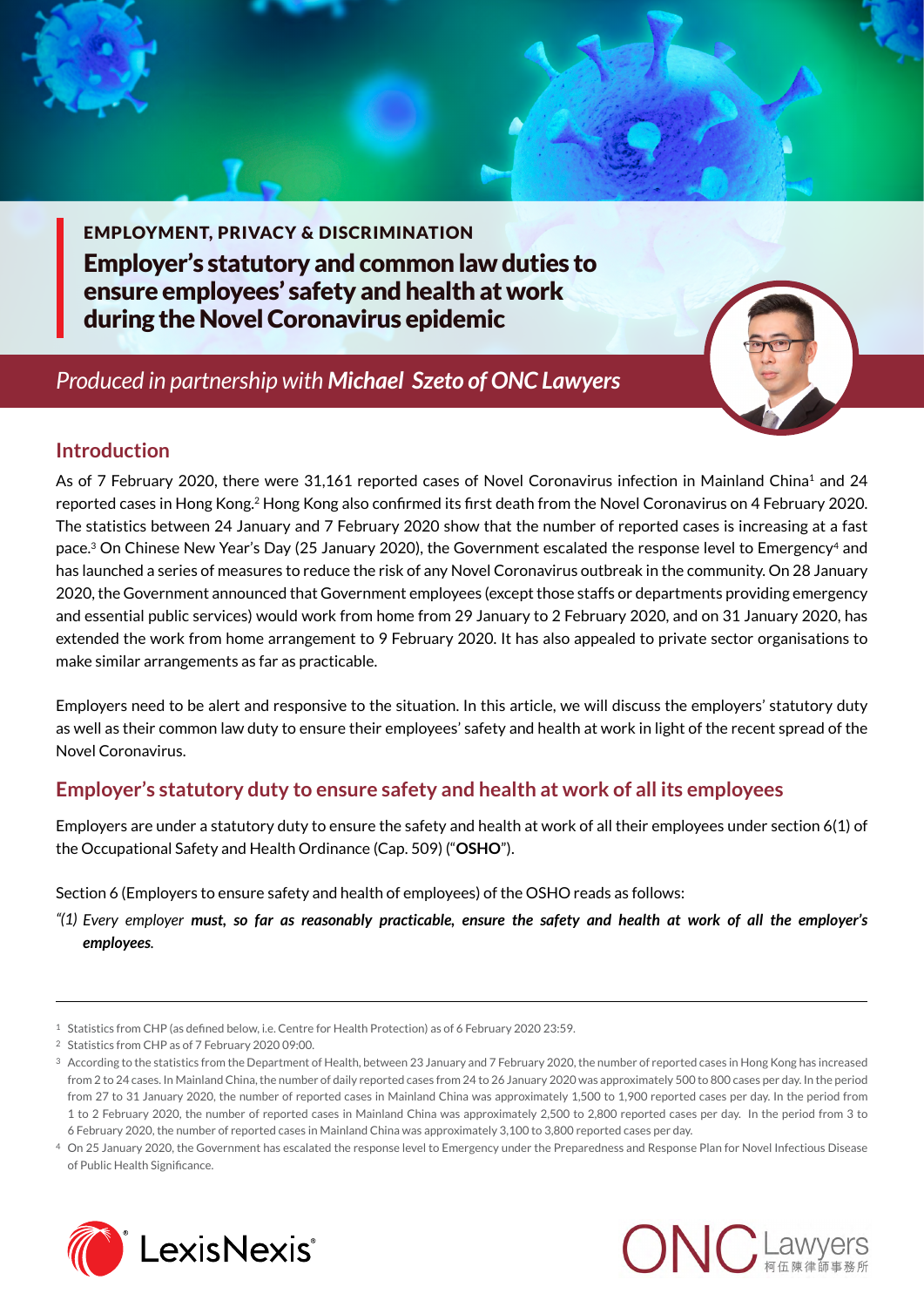- *(2) The cases in which an employer fails to comply with subsection (1) include (but are not limited to) the following* 
	- *(a) a failure to provide or maintain plant and systems of work that are, so far as reasonably practicable, safe and without risks to health;*
	- *(b) a failure to make arrangements for ensuring, so far as reasonably practicable, safety and absence of risks to health in connection with the use, handling, storage or transport of plant or substances;*
	- *(c) a failure to provide such information, instruction, training and supervision as may be necessary to ensure, so far as reasonably practicable, the safety and health at work of the employer's employees;*
	- *(d) as regards any workplace under the employer's control –*
		- *(i) a failure to maintain the workplace in a condition that is, so far as reasonably practicable, safe and without risks to health; or*
		- *(ii) a failure to provide or maintain means of access to and egress from the workplace that are, so far as reasonably practicable, safe and without any such risks;*
	- *(e) a failure to provide or maintain a working environment for the employer's employees that is, so far as reasonably practicable, safe and without risks to health;*
- *(3) An employer who fails to comply with subsection (1) commits an offence and is liable on conviction to a fine of \$200,000.*
- *(4) An employer who fails to comply with subsection (1) intentionally, knowingly or recklessly commits an offence and is liable on conviction to a fine of \$200,000 and to imprisonment for 6 months."*

#### *(emphasis added)*

This section 6(1) statutory duty to ensure the safety and health at work of all the employer's employees is subject to the proviso of "**so far as reasonably practicable**", and it includes, among other things, a duty to maintain the workplace in a condition that is safe and without risks to health,<sup>5</sup> and to provide or maintain a working environment for the employer's employees that is safe and without risks to health.<sup>6</sup>

Any employer who fails to comply with such a duty commits an offence under section 6 of the OSHO and is liable on conviction to a fine of HK\$200,000 and, in cases where the employer intentionally, knowingly or recklessly fails to do so, to a fine of HK\$200,000 and to imprisonment for 6 months. The burden of proof is on the prosecution to prove beyond reasonable doubt that the employer has, so far as reasonably practicable, failed to discharge its statutory duty under section 6(1).

#### What is "reasonably practicable"?

Whether an employer has discharged its statutory duty under section 6(1) depends on the facts and circumstances. In *HKSAR v Gold Ram Engineering & Development Ltd* [2002] 2 HKC 600, the employees while working on a drilling-rig placed on a scaffold platform positioned on a shelf part-way up a slope used the drilling-rig as a hoist to lift a 80 kg hammer from the bottom of the slope up to the drilling-rig. During the lifting operation the drilling-rig tilted and the platform collapsed, killing one employee and injuring another. The employer was convicted before the magistrate's court on the basis that it had failed, insofar as it was reasonably practicable, to ensure the safety and health at work of its employees, contrary to sections 6(1), 6(2)(a), 6(2)(b) and 6(3) of the OSHO. The magistrate found that the employer failed to do what is "reasonably practicable" during the lifting operation. The risk of affecting the stability of the device being used to lift such a heavy hammer up a rugged incline onto a wooden scaffolding platform was obvious and could be anticipated. The employer appealed to the Court of First Instance ("**CFI**").

5 Sections 6(1) and 6(2)(d)(i), OSHO.

 $6$  Sections  $6(1)$  and  $6(2)(e)$ , OSHO.



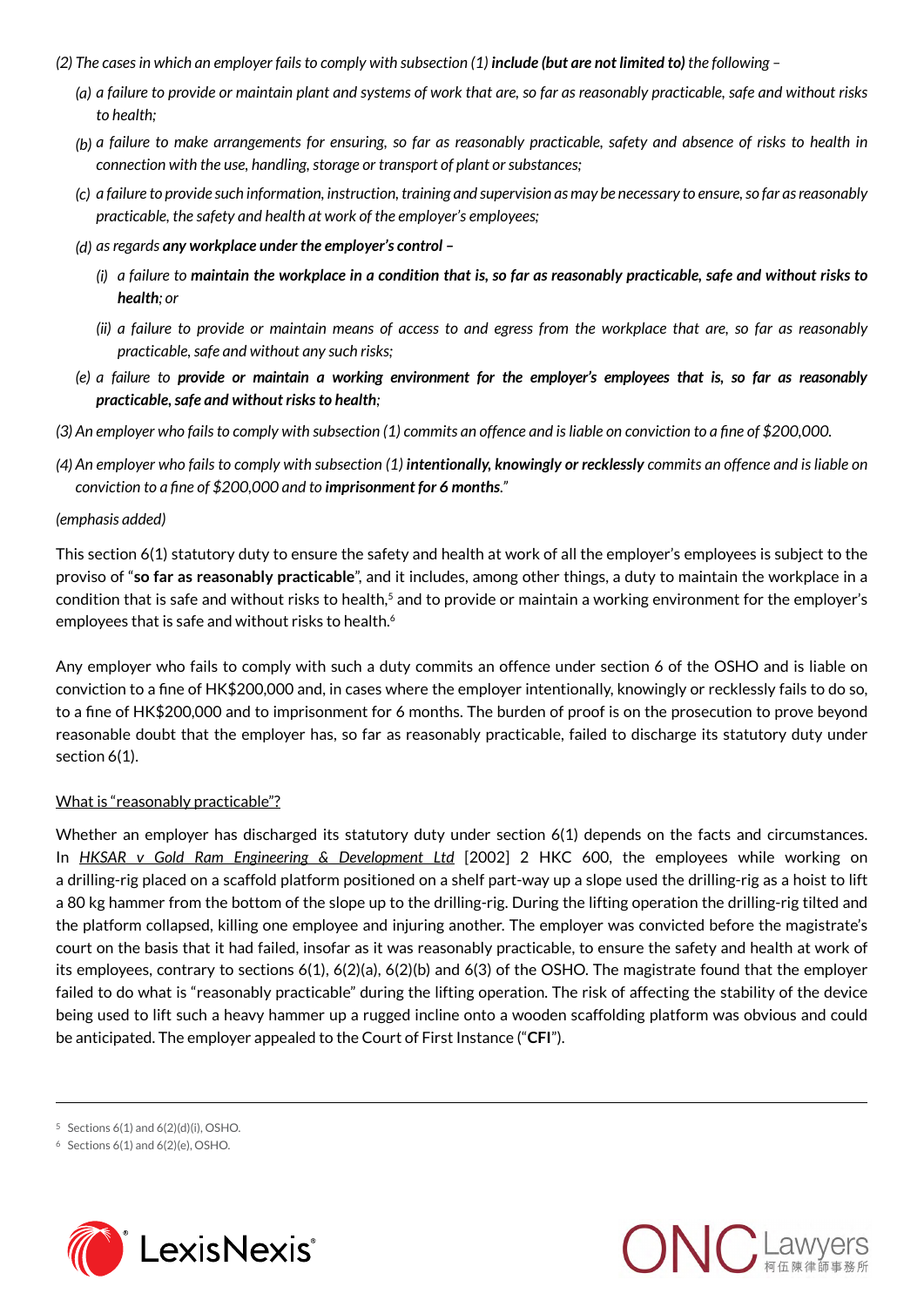In the appeal, the CFI confirmed the magistrate's findings and affirmed that for the purpose of section 6, the court shall consider:

- 1. what precautions an employer had taken to ensure that it was a safe operation if there was a risk?
- 2. whether those precautions taken, so far as reasonably practicable, were sufficient?

What is "reasonably practicable" is always a balancing exercise of the risks and the sacrifice. It involves a consideration, in the light of the whole circumstances, at the time of the incident, whether the time, trouble and expense of the precautions are proportionate to the risks involved, and is also an assessment of the degree of security which the measures may be expected to afford.

## **Employer's common law duty to ensure safety and health at work of all its employees**

In addition to their statutory duty under section 6(1) of the OSHO, employers are under a common law duty to act reasonably in all the circumstances including a duty of care, which extends to the provision of a safe place of work for all their employees.

In *Cheung Kin Kwok Alen v Lau Man Chee & Anor* [2004] 3 HKC 227, the Court of Appeal applied the dictum of Swanwick J in the English case of *Stokes v Guest, Keen and Nettlefold (Bolts and Nuts Ltd)* [1968] 1 WLR 1776 and held that the overall test is whether the employer has conducted itself as **a reasonable and prudent employer**, who must do the following:

- 1. take positive thought for the safety of his workers in light of what he knows or ought to know;
- 2. weigh up the risks in terms of the likelihood of injury occurring and the potential consequences if it does; and
- 3. balance against the probable effectiveness of the precautions that can be taken to meet the risk and the expense and inconvenience involved.

If an employer is found to have fallen below the standard to be properly expected of a reasonable and prudent employer in these respects, it is negligent. The burden of proof is on the employee to prove on the balance of probabilities that the employer has failed to do so.

In *Cheung Wai Kar v Dragon Kings Development Ltd t/a Famous (Dragon Kings) Restaurant* [2019] HKCFI 3114, the plaintiff employee was employed by the defendant employer as a substitute chef to work in the kitchen of its restaurant. The employee claimed he was instructed by his supervisor to clean the metal filter of the exhaust hood in the kitchen, and since this was about 2 meters from the ground, he had to climb onto the kitchen stove to clean it. The filter was covered with grease. His hand slipped and he cut his thumb on the sharp edge of the filter. The employee commenced civil proceedings against the employer on the basis, among other things, the employer was negligent in failure to provide a safe place of work and effective supervision. The employer argued that it should be a matter of common sense that the employee should not have stood on a greasy stovetop because it would be easy to slip.

Based on the fact that the employee was hired as a chef and not a cleaner, he had never cleaned filter before, he was new to the kitchen, he did not feel able to question his supervisor, he was not familiar with the equipment which might have been available, and the employer did not give him any instructions as to how to perform the task, the CFI found the employer was held in breach of its non-delegable duty to provide a safe system of work.

### **Discharging both the statutory and common law duties**

In light of the recent spread of the Novel Coronavirus, what should employers do to discharge both their statutory duty and common law duty to ensure their employees' safety and health at work?



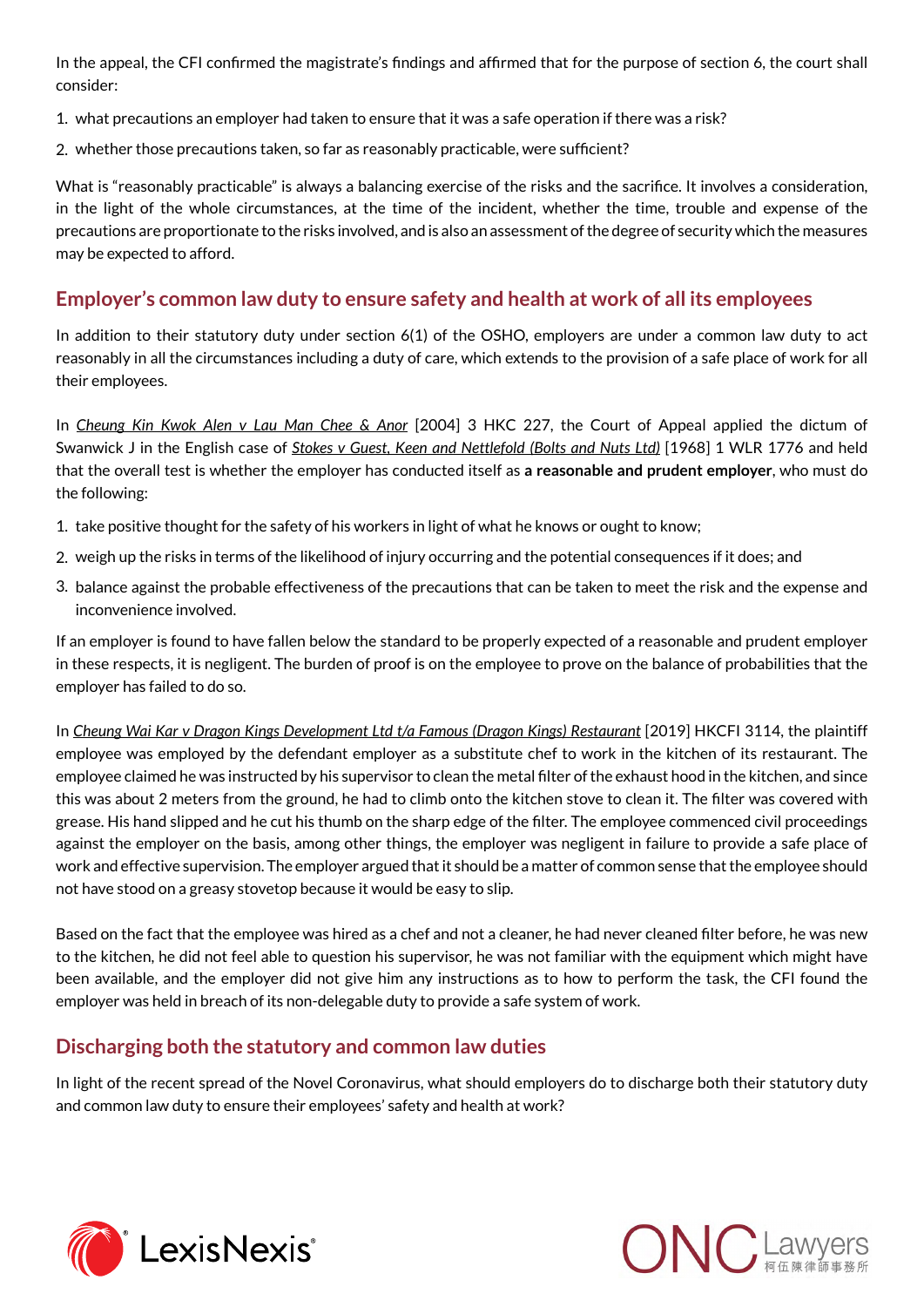Employers are under a statutory duty to in **so far as reasonably practicable**, maintain the workplace in a condition that is safe and without risks to health, and to provide or maintain a working environment for the employer's employees that is safe and without risks to health. As for their common law duty, employers have a duty to provide a safe place of work for all their employees and to conduct themselves as **reasonable and prudent employers**.

According to Centre for Health Protection ("**CHP**"), the main mode of transmission of Novel Coronavirus is through respiratory droplets while the virus can also be transmitted through contact. The incubation period ranges from 2-10 days but can be as long as 14 days. As workplace is often crowded, there is an obvious risk that if one employee is infected with Novel Coronavirus, it can easily spread among other employees.

#### 1. Office management

For office management, we have highlighted below some important enhanced measures extracted from (1) CHP's [Health Advice on Prevention of Severe Respiratory Disease associated with a Novel Infectious Agent in Workplace](https://www.chp.gov.hk/files/pdf/nid_guideline_workplace_eng.pdf) [\(Interim\)](https://www.chp.gov.hk/files/pdf/nid_guideline_workplace_eng.pdf) published on 7 January 2020 (last updated on 25 January 2020) ("**Health Advice in Workplace (Interim)**") and (2) [Guidelines for employers and employees in respect of prevention of Severe Acute Respiratory Syndrome \(SARS\)](https://www.info.gov.hk/info/sars/lft/employ_e.htm) issued by the Labour Department in November 2003 ("**SARS Guidelines**")7, which may be adopted by the employers so far as reasonably practicable:

- a. clean and disinfect workplace regularly in accordance with the Health Advice in Workplace (Interim);
- b. provide adequate and proper face masks and other personal protective equipment to employees when necessary;
- c. maintain good indoor ventilation by, e.g. keeping windows open as appropriate and where possible, having well-maintained air conditioning system;
- d. ensure toilet facilities are properly maintained; and
- e. provide liquid soap, disposable towels and hand-dryer in toilets.
- 2. Employees' personal hygiene

It is also important for an employer to maintain close communication with employees in respect of the importance of good personal hygiene in workplace for prevention and control of disease. For examples, an employer should, so far as reasonably practicable:8

- a. communicate health advice, guidelines and any special policy for dealing with the spread of Novel Coronavirus to employees;
- b. remind employees to wear surgical mask when required to work face to face with public or in crowded area;
- c. remind employees the importance of good personal hygiene;
- d. remind employees to consult a doctor in case of fever or cough, and not to go to work in case of fever; and
- e. avoid arranging unnecessary business trips to affected areas.
- 3. Temporary special work arrangement
	- a. Self-isolation for 14 days for employees who have travelled to Mainland China: In its [press release](https://www.info.gov.hk/gia/general/202001/30/P2020013000285.htm?fontSize=1) issued on 30 January 2020, the Labour Department appealed to employers that, among other things, (i) they should provide necessary personal protective equipment including surgical masks to front-line employees and those in need, and (ii) there should be special work arrangement for employees who have recently travelled to Hubei Province and other parts of Mainland China. For persons travelling from Hubei Province and now in Hong Kong, Department of Health requires them, if asymptomatic, to wear a surgical mask and continue to do so until after 14 days departing Mainland China, and self-isolate themselves for 14 days as far as possible. The Labour Department has also suggested that persons returning from other parts of

8 See Health Advice in Workplace (Interim) and SARS Guidelines.





<sup>7</sup> Whilst the SARS Guidelines are in relation to SARS, employers may consider and adopt the SARS Guidelines in respect of prevention of Novel Coronavirus since its main mode of transmission is similar to SARS.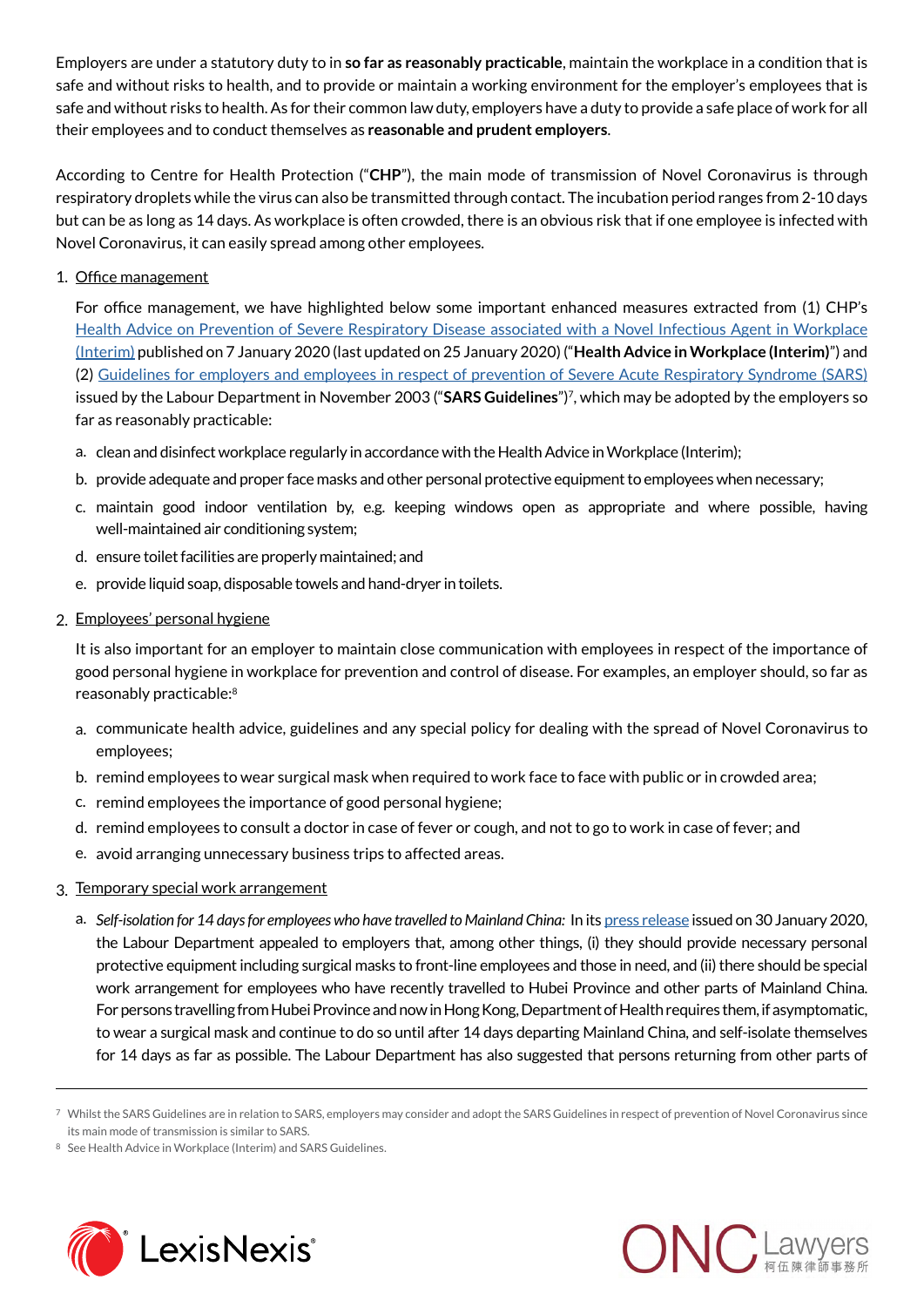Mainland China to stay at home for 14 days upon their return as far as possible.

So far as reasonably practicable, employers should follow suit and consider allowing employees, if they have been to the Mainland China (in particular Hubei Province), to have flexible work arrangement. For example, provide special arrangement for employees to work from home during the isolation period and encourage them to wear surgical masks after they return to workplace. Employers should also provide surgical masks to employees who are in need as far as reasonably practicable.

b. *Work from home arrangement:* As mentioned above, employers should consider following the Government's approach and allow employees to work from home so far as practicable.

Although it is advisable for an employer to follow the Government's advice as set out above in so far as practicable, what a reasonable employer should do is always a matter of balance between the risks, costs and effectiveness of the precautionary measures after taking into account of the circumstances as a whole. What may be reasonably practicable for one employer to do, may not be reasonably practicable for another employer to follow suit. In the unfortunate event that an employee is infected with Novel Coronavirus at work, it does not necessarily mean that the employer must be in breach of its statutory duty or common law duty. For example, an employer who has tried its best to provide surgical masks to all its employees but is only able provide some surgical masks to front-line employees because of the current shortage of surgical masks, can hardly be blamed and is unlikely to be in breach of its statutory or common duties.

### **Takeaways**

Employers are under both a statutory duty and a common law duty to, so far as reasonably practicable, ensure the safety and health at work of all the employees. What is "reasonably practicable" involves a balancing exercise of risks, costs and effectiveness of the measures taken, and employers should act reasonably and prudently at times in light of the whole circumstances.

In light of the increasing number of reported cases of Novel Coronavirus in Hong Kong and Mainland China, employers should adopt, where appropriate and reasonably practicable, the enhanced measures and special arrangements specified in the Health Advice in Workplace (Interim), the SARS Guidelines, and other guidelines and announcements made by the relevant Government departments and authorities to discharge their statutory and common law duties to ensure the safety and health at work of all their employees. Employers are also encouraged to, so far as reasonably practicable, be flexible with work arrangement and to communicate closely with their employees for the time being until the Novel Coronavirus is under control. It is not necessary a breach of duty on the part of the employer even if its employee has contracted Novel Coronavirus at work. It all depends on whether the employer has done what is reasonably practicable in discharging its statutory duty under section 6(1) of OSHO and acted reasonably and prudently in discharging its common law duty.